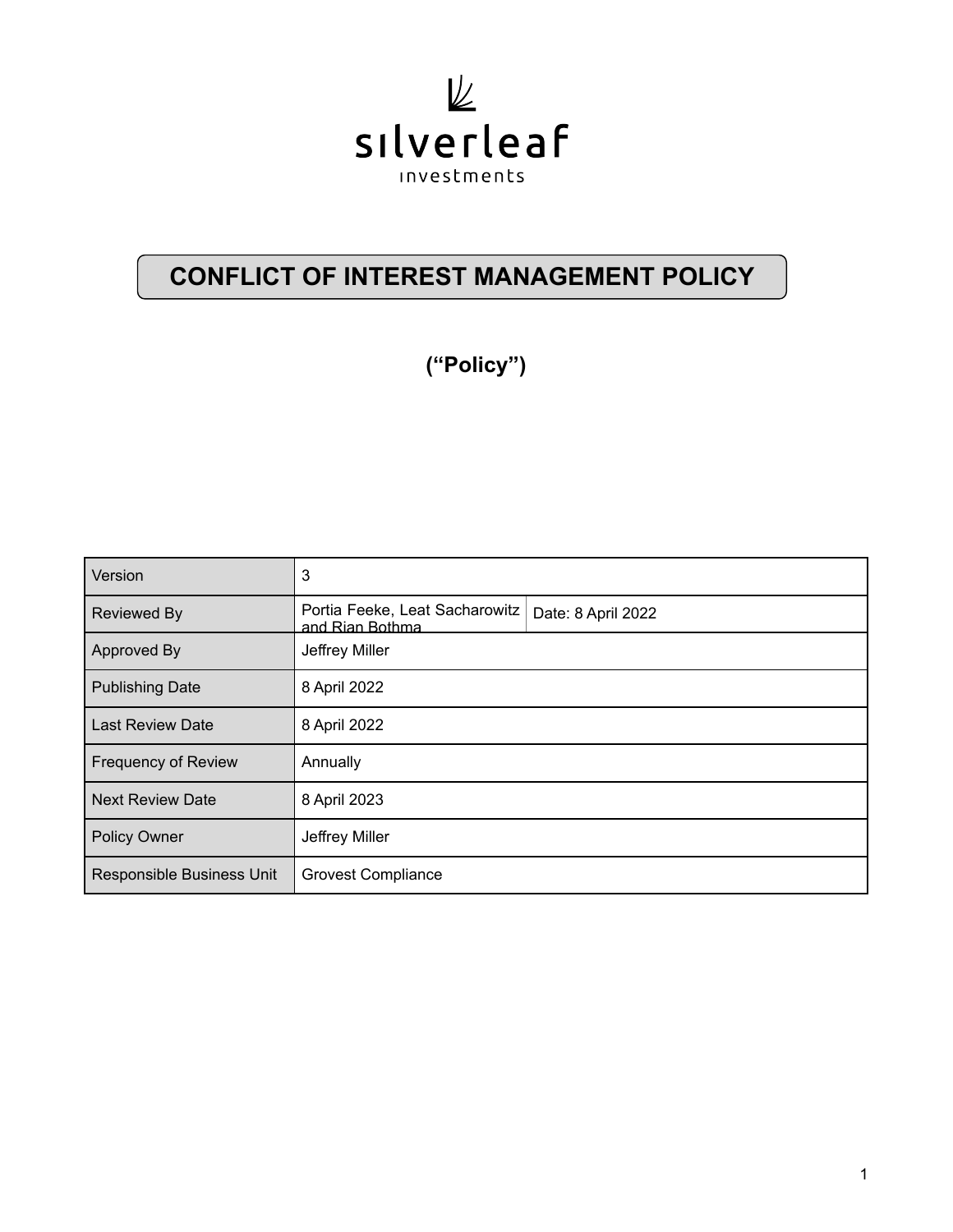# **POLICY STATEMENT**

- Any reference to the "Company" shall be interpreted to include the "policy owner".
- The Company's executives, its employees, volunteers, contractors, suppliers and any other persons acting on behalf of the Company is required to familiarise themselves with this Policy's requirements and undertake to comply with the stated processes and procedures.

# **POLICY ADOPTION**

By signing this Policy, I authorise the Company's approval and adoption of the processes and procedures outlined herein.

| Name & Surname | Jeffrey Miller |
|----------------|----------------|
| Capacity       | Key Individual |
| Signature      | Jeffrey Miller |
| Date           | 8 April 2022   |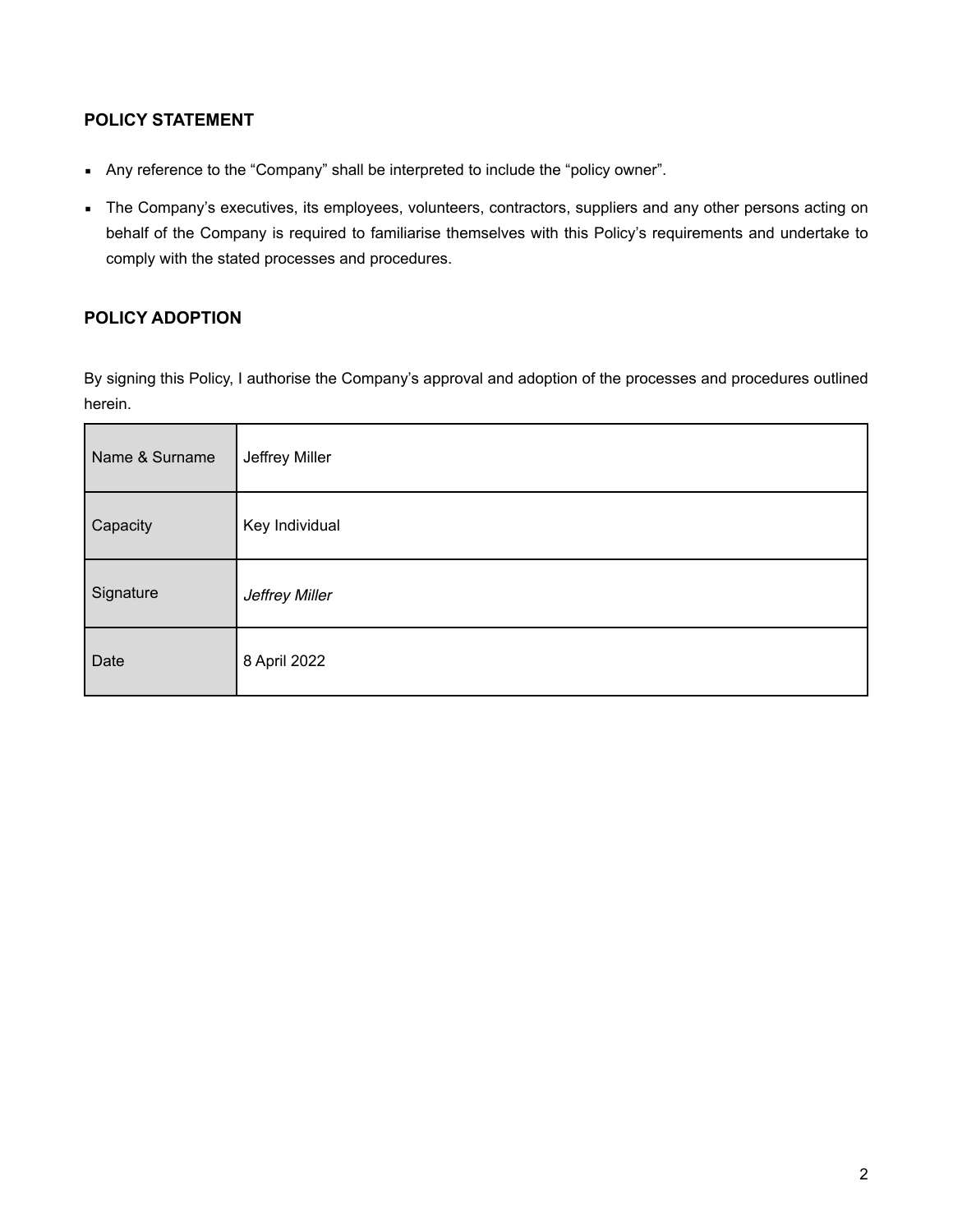## **DEFINITIONS**

#### *Associate:* means –

- a) in relation to a natural person, means
	- i) a person who is recognised in law or the tenets of religion as the spouse, life partner, or civil union partner of that person;
	- ii) a child of that person, including a stepchild, adopted child and a child born out of wedlock;
	- iii) a parent or stepparent of that person;
	- iv) a person in respect of which that person is recognised in law or appointed by a court as the person legally responsible for managing the affairs of or meeting the daily care needs of the first mentioned person;
	- v) a person who is the spouse, life partner or civil union partner of a person referred to in (ii), (iii) and (iv);
	- vi) a person who is in a commercial partnership with that person.
- b) in relation to a juristic person,
	- i) which is a company, means any subsidiary or holding company of that company, any other subsidiary of that holding company and any other company of which that holding company is a subsidiary.
	- ii) which is a closed corporation registered under the Close Corporations Act, means any member thereof as defined in section 1 of that Act.
	- iii) which is not a company or a closed corporation, means another juristic person which would have been a subsidiary or holding company of the first-mentioned juristic person:
		- had such first-mentioned juristic person been a company; or
		- in the case where that other person, too, is not a company, had both the firstmentioned juristic person and that other juristic person been a company.
	- iv) means any person in accordance with whose directions or instructions the Board of Directors of or, in the case where such juristic person is not a company, the governing body of such juristic person is accustomed to act.
- c) in relation to any person,
	- i) means any juristic person of which the Board of Directors or, in the case where such juristic person is not a company, of which the governing body is accustomed to act in accordance with the directions or instructions of the person first-mentioned in this paragraph.
	- ii) includes any trust controlled or administered by that person.

*Board:* means the Board of Directors of a company.

*Conflict of Interest:* means any situation in which a provider or a representative has an actual or potential interest that may, in rendering a financial service to a client:

a) influence the objective performance of his, her or its obligations to that client; or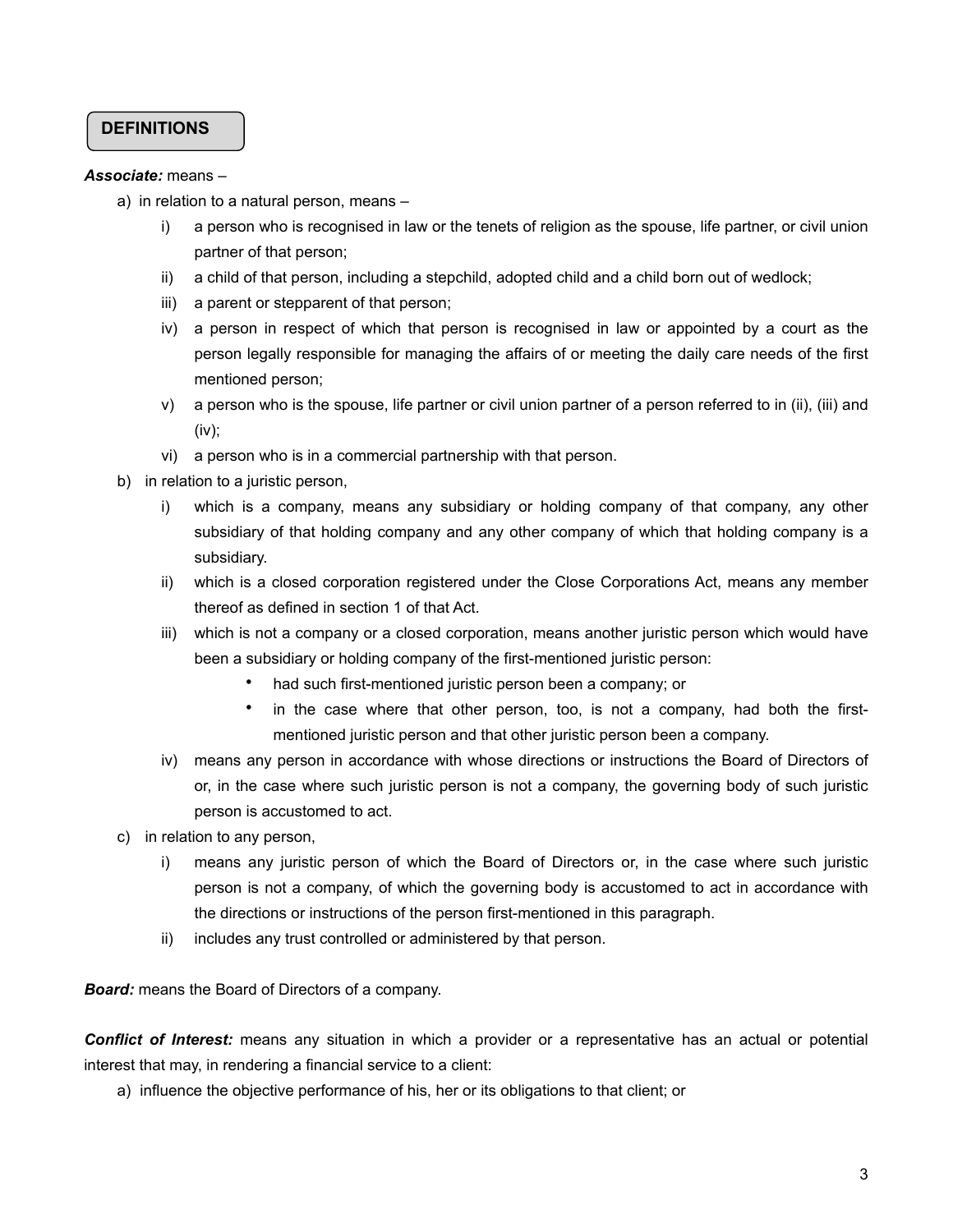- b) prevent a provider or representative from rendering an unbiased and fair financial service to that client, or from acting in the interest of that client, including but not limited to:
	- i) a Financial Interest;
	- ii) an Ownership Interest;
	- iii) any relationship with a Third Party.

*Director:* means a member of the Board of a company, or an alternate director of a company and includes any person occupying the position of a director or alternate director, by whatever name designated.

#### *Distribution Channel:* means –

- a) any arrangement between a product supplier or any of its Associates and one or more providers or any of its Associates in terms of which arrangement any support or service is provided to the provider or providers in rendering a financial service to a client.
- b) any arrangement between two or more providers or any of their Associates, which arrangement facilitates, supports or enhances a relationship between the provider or providers and a product supplier.
- c) any arrangement between two or more product suppliers or any of their Associates, which arrangement facilitates, supports or enhances a relationship between a provider or providers and a product supplier.

**FAIS:** The Financial Advisory and Intermediary Services Act 37 of 2002.

*Financial Interest:* means any cash, cash equivalent, voucher, gift, service, advantage, benefit, discount, domestic or foreign travel, hospitality, accommodation, sponsorship, other incentive or valuable consideration, other than:

- a) an Ownership Interest;
- b) training, that is not exclusively available to a selected group of providers or representatives, on
	- i) products and legal matters relating to those products;
	- ii) general financial and industry information;
	- iii) specialised technological systems of a Third Party necessary for the rendering of a financial service; but excluding travel and accommodations associated with that training.

#### *Ownership Interest:* means-

- a) any equity or proprietary interest, for which fair value was paid by the owner at the time of acquisition, other than equity or an proprietary interest held as an approved nominee on behalf of another person; and
- b) includes any dividend, profit share or similar benefit derived from that equity or Ownership Interest.

### *Third Party:* means –

- a) a product supplier;
- b) a service supplier/provider;
- c) another provider;
- d) an Associate of a product supplier or a provider;
- e) a Distribution Channel;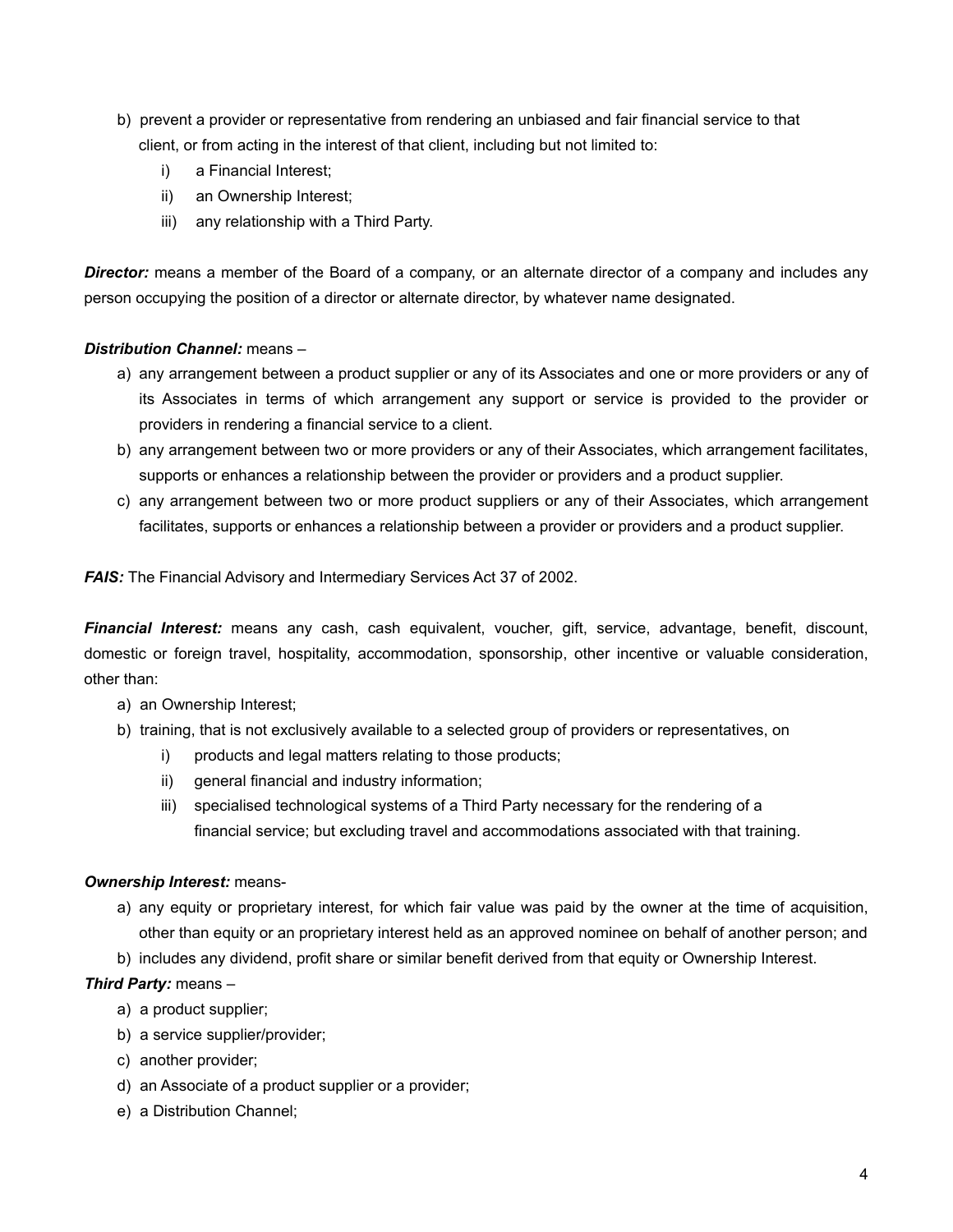f) any person who in terms of an agreement or arrangement with a person referred to in paragraphs (a) to (d) above provides a Financial Interest to a provider or its representatives.

## **1. INTRODUCTION**

- 1. In terms of the FAIS General Code of Conduct, a provider and a representative must avoid, and where this is not possible, mitigate any Conflict of Interest between the provider and a client or the representative and a client.
- 2. In order to adhere to this requirement, the FSP must ensure that adequate arrangements are in place for the management of Conflicts of Interests that may arise wholly or partially, in relation to the provision of any financial services to clients by the FSP, as part of the financial services business of the FSP.
- 3. This Policy contains the following provisions:
	- mechanisms for the identification of Conflicts of Interest:
	- measures for the avoidance of Conflicts of Interest, and where avoidance is not possible, the reasons therefore and the measures for the mitigation of such Conflicts of Interest;
	- measures for the disclosure of Conflicts of Interest;
	- the processes, procedures and internal controls to facilitate compliance with this Policy;
	- consequences of non-compliance with this Policy by the provider's employees;
	- the basis on which the Key Individual will qualify for a Financial Interest;
	- a list of all the FSP's Associates;
	- a list of all parties in which the FSP holds an Ownership Interest;
	- a list of all Third Parties that hold an Ownership Interest in the FSP.

### **2. MANAGEMENT PROCESS**

2.1 Identification:

- 1. In terms of Section 3A(2)(b)(i)(aa) of the General Code of Conduct, a Conflict of Interest management policy must provide mechanisms for the identification of Conflicts of Interest.
- 2. Due to the intangible nature of an actual or potential Conflict of Interest, any such manifestation will only be identified once the subjective realisation of its presence has been acknowledged by an individual. The legal duty to avoid whenever possible an actual or potential Conflict of Interest is therefore, to a large extent, dependent on whether a particular individual believes or perceives a Conflict of Interest. It is for this reason that Key Individuals must apply honest judgement whenever confronted with a situation that may give rise to an actual or potential Conflict of Interest.
- 3. Throughout the process of rendering a financial service to a client, a Key Individual must apply his mind to answering the following questions:
	- "Is there any situation that exists that influences the objective performance of my obligations to my client"?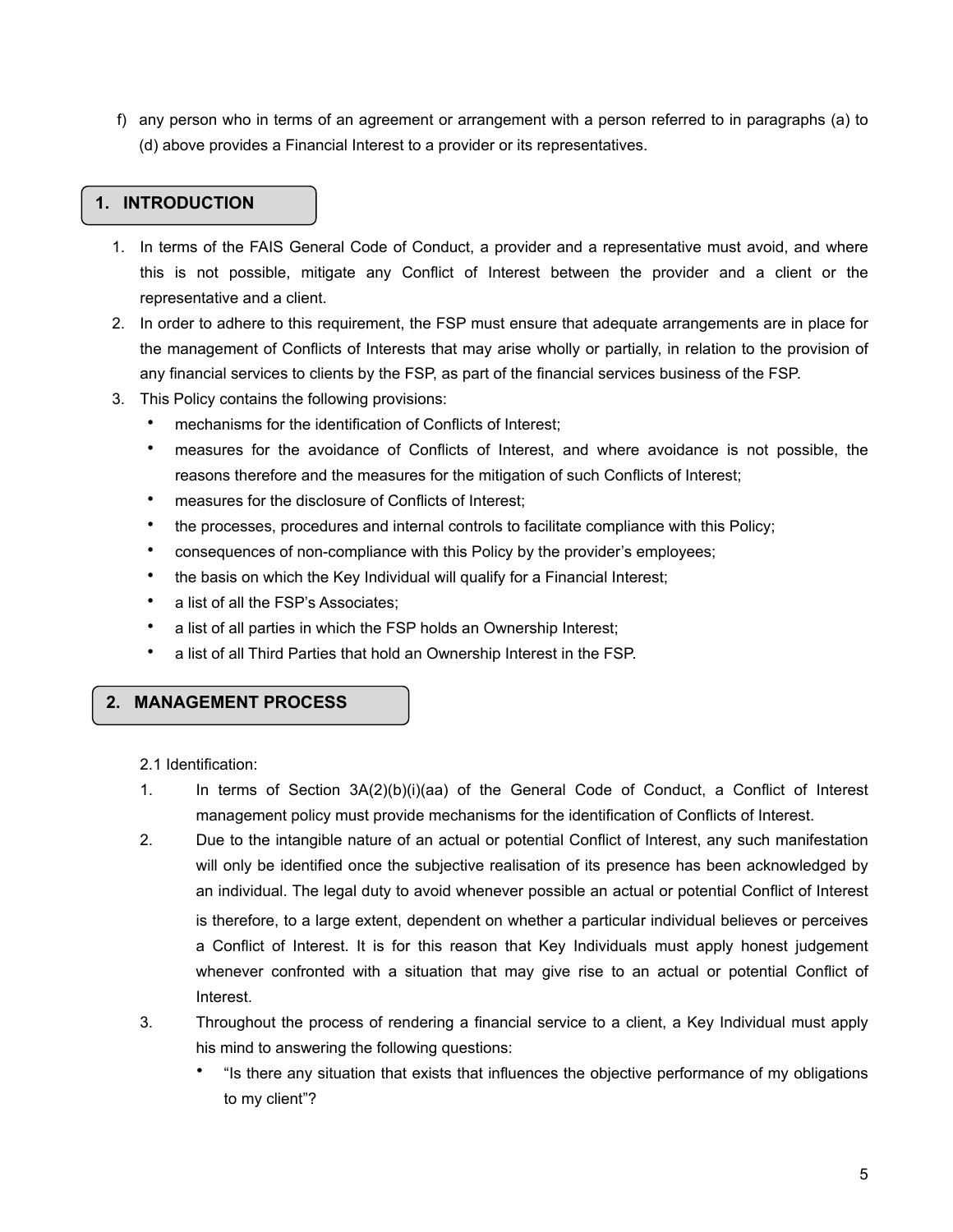- "Is there any situation that exists that prevents me from rendering an unbiased and fair financial service to my client"?
- "Is there any situation that exists that prevents me from acting in the interest of my client"?
- 4. If the answer to all of the questions above is "no" No further action would be required. If the answer to any one of the questions above is "yes" - The following two questions must also be answered:
	- "Is the situation caused by an actual or potential relationship with a Third Party"?
	- "Is the situation caused by an actual or potential financial or Ownership Interest"?
- 5. If the answer to any one of these questions is "yes" an actual or potential Conflict of Interest has been identified which is not limited to a financial or Ownership Interest.

## **3. GUIDANCE NOTES ON "OBJECTIVE PERFORMANCE", "UNBIASED AND FAIR" & "FINANCIAL INTEREST"**

- 1. The contextual definition of the terms "influences the objective performance" and "unbiased and fair financial services" are not to be found within legislation and its interpretive meaning must therefore be determined in accordance with common law.
- 2. It is generally accepted that the word "objective" refers to a situation where an individual's personal feelings or opinions are completely removed from the equation. The "objective performance" of an FSP's obligations therefore implies a situation where financial services are rendered without the influence of unrelated feelings or opinions. Likewise, "unrelated feelings and opinions" denote separate, external persuasions or motivations where no causal link or connection can be found between the particular feeling or opinion and the financial service that is rendered within the best interests of the client. Put differently, if an unrelated feeling or opinion of an individual, influences the performance of such said individual's obligations, it cannot be said to be an objective performance of that individual's obligation.
- 3. The word "bias" indicates an inclination or prejudice in favour of a particular person or viewpoint. Similarly, the word "fair" indicates a situation of just circumstances or treating people equally.
- 4. "Unbiased financial services" therefore imply financial services that do not lend themself to a particular preference towards a person or viewpoint, if an accompanying, reasonable justification for such preference cannot be found. Consequently, all unbiased financial services must necessarily comprise services that are capable of being motivated by readily discernible, logical reasons and explanations. "Fair" financial services on the other hand imply a situation where the same conclusion or outcome is consistently reached given the same exact set of circumstances. In other words, financial services cannot be said to be fair if a pattern of favouritism begin to present itself vis-à-vis a particular person or service. Any unexpected inconsistencies towards a group of clients and/or a particular client must therefore again, have to be motivated by logical reasons and explanations.
- 5. A provider or its representatives may only receive or offer the following Financial Interest from or to a Third Party: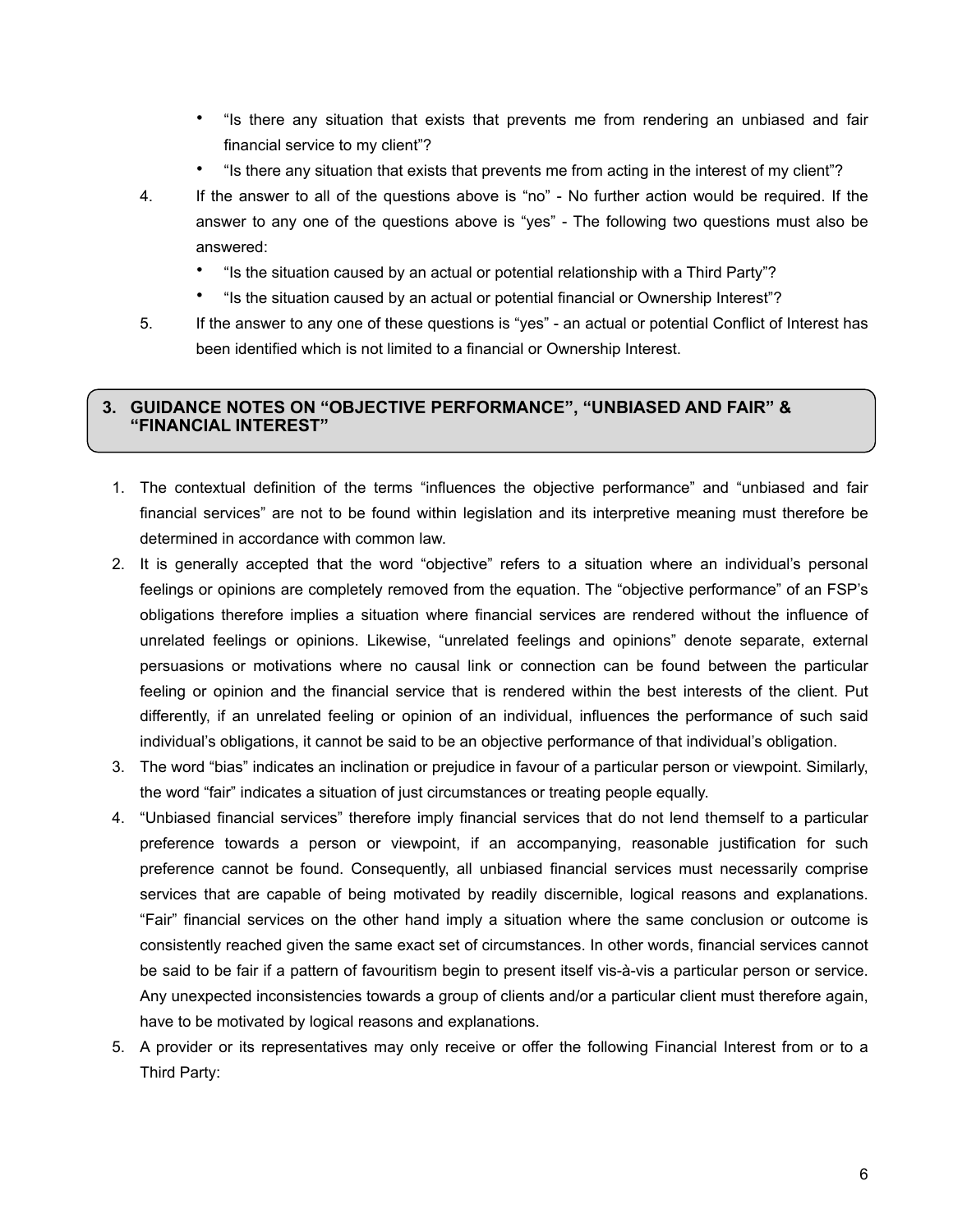- fees for the rendering of financial services, provided that the client agreed to such fees in writing and the mandate may be cancelled at the discretion of the client;
- fees or remuneration for the rendering of a service to a Third Party, which fees or remuneration are reasonably commensurate to the service being rendered;
- an immaterial Financial Interest (i.e. a Financial Interest with a determinable monetary value, the aggregate of which does not exceed R1000 in any calendar year from the same Third Party in that calendar year received by a provider who is a sole proprietor, or a representative for that representative's direct benefit, or a provider who for its benefit or that of some or all of its representatives, aggregates the immaterial Financial Interest paid to its representatives);
- a Financial Interest not referred to above, for which a consideration, fair value or remuneration that is reasonably commensurate to the value of the Financial Interest, is paid by that provider or representative at the time of receipt thereof.
- 6. A provider or its Board may not offer any Financial Interest to an employee or a representative of that provider for:
	- giving preference to the quantity of business secured for the provider to the exclusion of the quality of the service rendered to clients;
	- giving preference to a specific product supplier, where a representative may recommend more than one product supplier to a client;
	- giving preference to a specific product of a product supplier, where a representative may recommend more than one product of that product supplier to a client.

# **4. MECHANISMS FOR IDENTIFICATION**

- 1. The mechanisms implemented to identify actual or potential Conflicts of Interests for the FSP are:
	- the Key Individual of the FSP conducts annual reviews on all contracts held with Third Parties and reexamines whether this relationship influences the FSP's:
		- o objective performance towards its clients;
		- $\circ$  ability to render fair and unbiased financial services towards its clients;
		- $\circ$  ability to act in the interest of the client.
	- The Key Individual of the FSP conducts annual reviews on all relationships held with Third Parties where an Ownership Interest is present, and re-examines whether this relationship influences the FSP's:
		- o objective performance towards clients.
		- ability to render fair and unbiased financial services towards its clients.
	- Declarations are signed by the Key Individual confirming the presence or absence of any actual or potential Conflict of Interest on an annual basis.
	- Financial Interest an example of Annexure A, is set out on page 13 hereto.
	- Lists of all the FSP's Associates an example of Annexure B, is set out on page 14 hereto.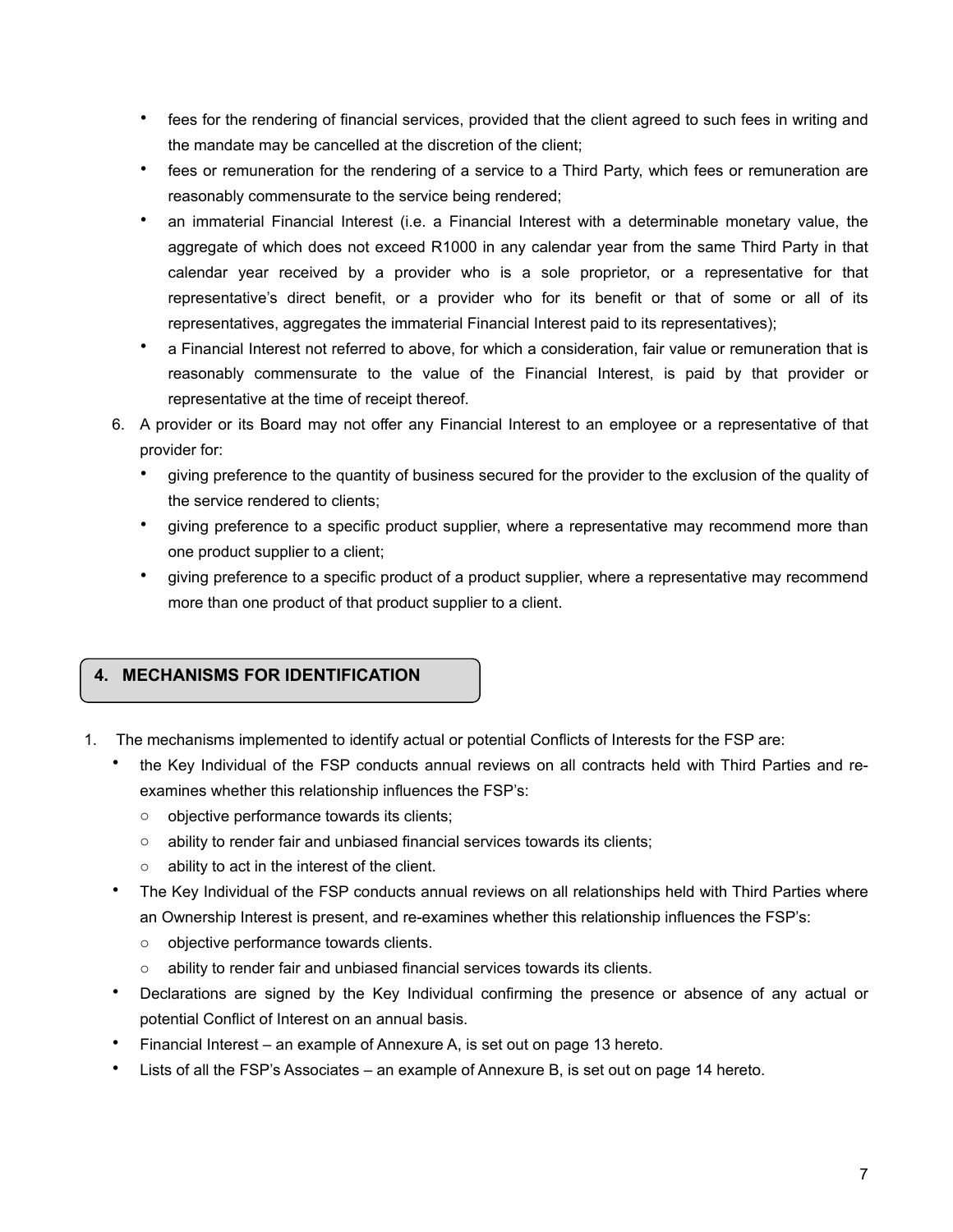- All parties in which the FSP holds an Ownership Interest, are updated annually an example of Annexure C, is set out on page 15 hereto.
- 2. All gifts received from Third Parties, with an estimated value of R150 or more, are to be disclosed to the FSP's compliance department ("**Compliance Department**") and recorded in the FSP's gift register which is kept in the FSP's compliance file.
- 3. The Compliance Department can request the recipient of the gift to return a gift with an estimated value of R1000 or more if a Conflict of Interest is identified.
- 4. All employees must disclose in writing, on an on-going basis, any Conflicts of Interest that they may become aware of, through written communication to the Compliance Department.
- 5. All Directors must disclose to the chairman of the Board any Conflict of Interest, including a situation in which the Director is in a position to derive personal benefit from actions or decisions made in their official capacity.

# **5. AVOIDANCE AND MITIGATION**

- 1. In terms of Section 3A(2)(b)(i)(bb) of the General Code of Conduct, a Conflict of Interest management policy must provide measures for the avoidance of Conflicts of Interest, and where avoidance is not possible, the reasons therefore and the measures for the mitigation of such Conflicts of Interest.
- 2. Once an actual or potential Conflict of Interest has been identified the following measures will be followed in order to determine whether the Conflict of Interest is avoidable:
	- the Key Individual must review the actual or potential Conflict of Interest;
	- all information surrounding the actual or potential Conflict of Interest must be disclosed to all interested parties.
- 3. During the review process, the consequences will be determined of both avoidance and unavoidability as well as the subsequent negative impact it will have on:
	- clients;
	- integrity of the financial services industry;
	- the FSP.
- 4. The Key Individual must apply his mind whether the FSP can obtain a more advantageous transaction, contract or arrangement with reasonable efforts from a person or entity that would not give rise to a Conflict of Interest.
- 5. If a more advantageous transaction, contract or other arrangement is not reasonably attainable under circumstances that would not give rise to a Conflict of Interest, the Key Individual shall determine whether the transaction, contract or arrangement is in the best interest of the FSP and any affected client/s and accordingly make its decision as to whether to enter into the transaction, contract or arrangement in conformity with such determination.
- 6. If the Key Individual determines that the actual or potential Conflict of Interest is avoidable, the following processes must be adhered to: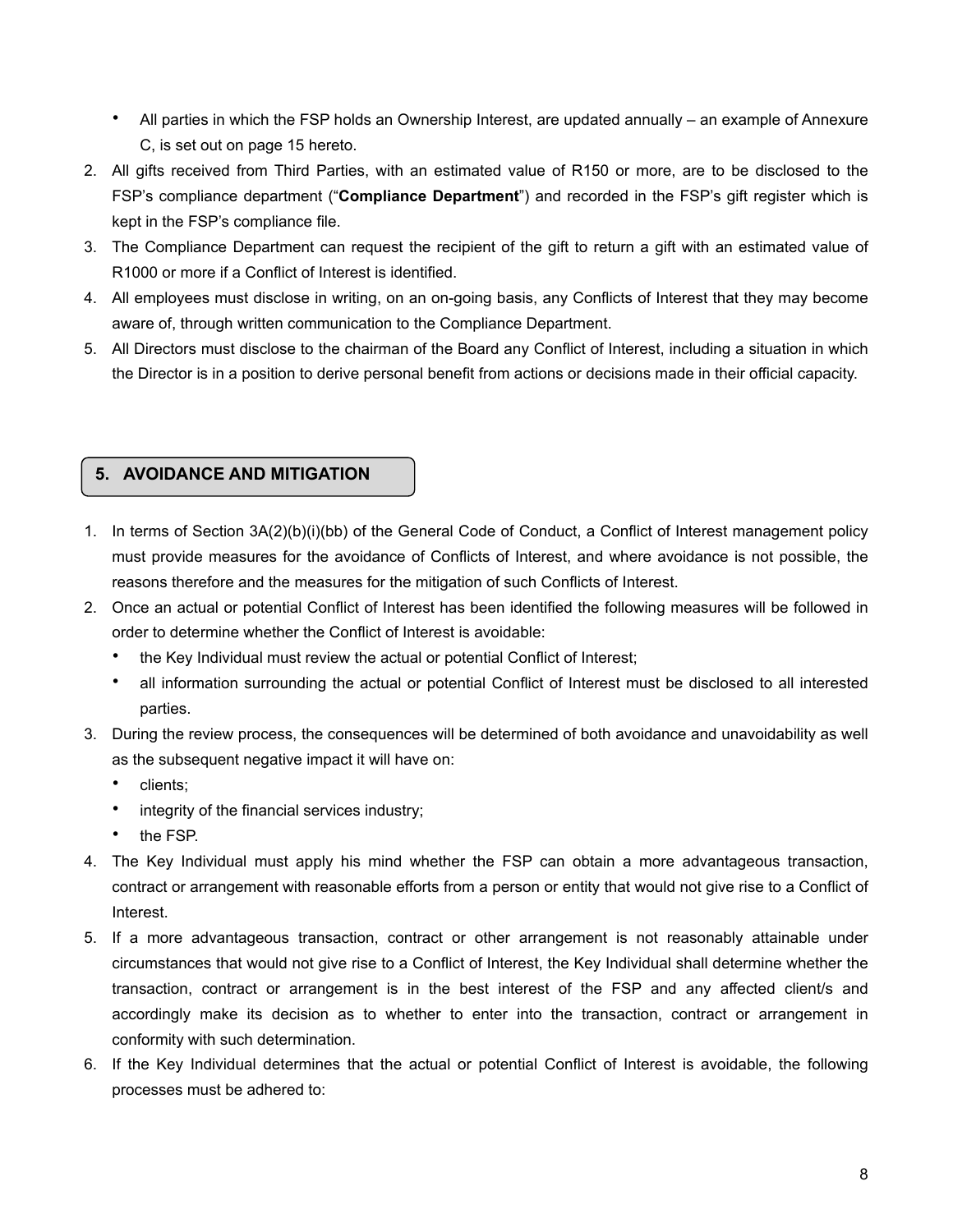- the Key Individual must approve the removal of the underlying cause of the actual or potential Conflict of Interest;
- the underlying cause of the actual or potential Conflict of Interest must be removed as soon as reasonably possible;
- any negative impact on clients owing to the removal of the actual or potential Conflict of Interest must be kept to a minimum;
- the reason(s) why the actual or potential Conflict of Interest was determined to be avoidable must be recorded;
- all determinations and interventions as it pertains to the avoidance of the Conflict of Interest must be documented and kept on the compliance file;
- similar situations that give rise to actual or potential Conflicts of Interests must be avoided in the future.
- 7. If the Key Individual determines that the actual or potential Conflict of Interest is unavoidable, the following mitigation processes must be adhered to:
	- the Key Individual must review an appropriate mitigation process given the unavoidability of the particular set of circumstances.
	- the reason(s) why the actual or potential Conflict of Interest is unavoidable must be recorded and kept on the compliance file.
- 8. The mitigation process will include the adoption of the following measures:
	- the actual or potential Conflict of Interest must remain only for as long as it is absolutely necessary given the unavoidability of the actual or potential Conflict of Interest;
	- alternative arrangements to a proposed transaction, contract or arrangement that is the subject of the Conflict of Interest must be investigated on a continuous basis;
	- the rendering of financial services must at all times be conducted within the best interests of the client (in as far as this is possible, given the unavoidability of the actual or potential Conflict of Interest);
	- full disclosure of the actual or potential Conflict of Interest must be made to the:
		- o client at the earliest reasonable opportunity;
		- o Financial Sector Conduct Authority during the FSP's annual compliance report.

# **6. DISCLOSURE**

- 1. In terms of Section 3A(2)(b)(i)(cc) of the General Code of Conduct, a Conflict-of-Interest management policy must provide measures for the disclosure of Conflicts of Interest.
- 2. The FSP must make appropriate disclosures to Third Parties including clients, as part of its arrangement to manage Conflicts of Interest. It is acknowledged that while disclosure alone will often not be enough, disclosure must be treated as an integral part of managing Conflicts of Interest. The FSP is therefore committed to ensure that clients are adequately informed about any Conflicts of Interest that may affect the provision of financial services to them.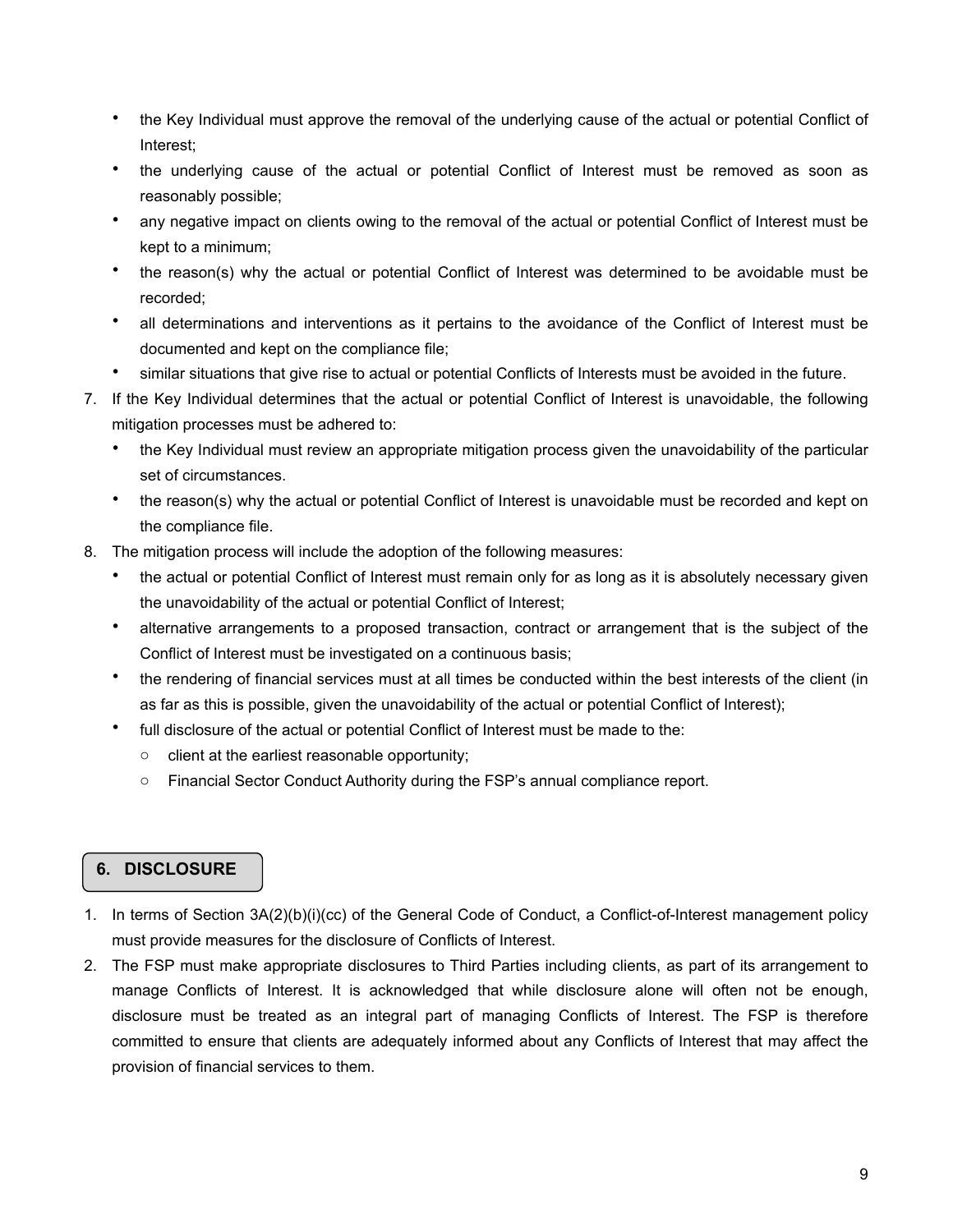- 3. It is furthermore acknowledged that, whilst a clearly identified Conflict of Interest will not necessarily cause the provision of intermediary services to a client to be significantly compromised, it should nonetheless be disclosed to the client. The client must be afforded the opportunity to decide for him/herself whether the Conflict of Interest is significant and to what extent he/she will rely on the advice or intermediary service.
- 4. On the discovery and identification of a Conflict of Interest, and the subsequent determination of its unavoidability, the following disclosure processes will be implemented on behalf of the client:
	- full disclosure of the actual or potential must be made to the client at the earliest reasonable opportunity;
	- the disclosure must be made before or when the financial service is provided, but in any case at a time that allows the client a reasonable time to assess its effect;
	- the disclosure must be formulated in such a way as to be considered prominent, specific and meaningful to the client;
	- the disclosure must be made in such a way as to allow the client to make an informed decision as to whether to continue with the financial services;
	- the disclosure must indicate the nature of the relationship or arrangement with a Third Party that gives rise to the Conflict of Interest;
	- the disclosure must indicate whether the Conflict of Interest is based on a Financial Interest and/or Ownership Interest;
	- the disclosure must indicate any Ownership Interest held with a product supplier in accordance with section 4(1)(d) of the General Code of Conduct;
	- where the disclosure is provided orally, the disclosure must be confirmed in writing within 30 days of such said disclosure;
	- the written disclosure must be communicated by hardcopy or any appropriate electronic medium that is accurately and readily reducible to written or printed form;
	- the written confirmation of the disclosure must be provided by means of standard forms or format, in a clear and readable print size, spacing and format;
	- The reasons for the Conflict of Interest's unavoidability must be made available to the client on request.

# **7. FACILITATION OF COMPLIANCE WITH THE POLICY**

- 1. In terms of Section 3A(2)(b)(i)(dd) of the General Code of Conduct a Conflict of Interest Management Policy must provide processes, procedures and internal controls to facilitate compliance with this Policy.
- 2. The processes associated with the implementation and continued compliance of this Policy must be performed by the Key Individual of the FSP.
- 3. This Policy will be:
	- overseen by the Key Individual who will carry the responsibility for the implementation, reviewing and updating of this Policy's associated processes;
	- reviewed at least annually, and where necessary, updated to ensure that the arrangements remain adequate to identify, assess, evaluate and successfully control Conflicts of Interest.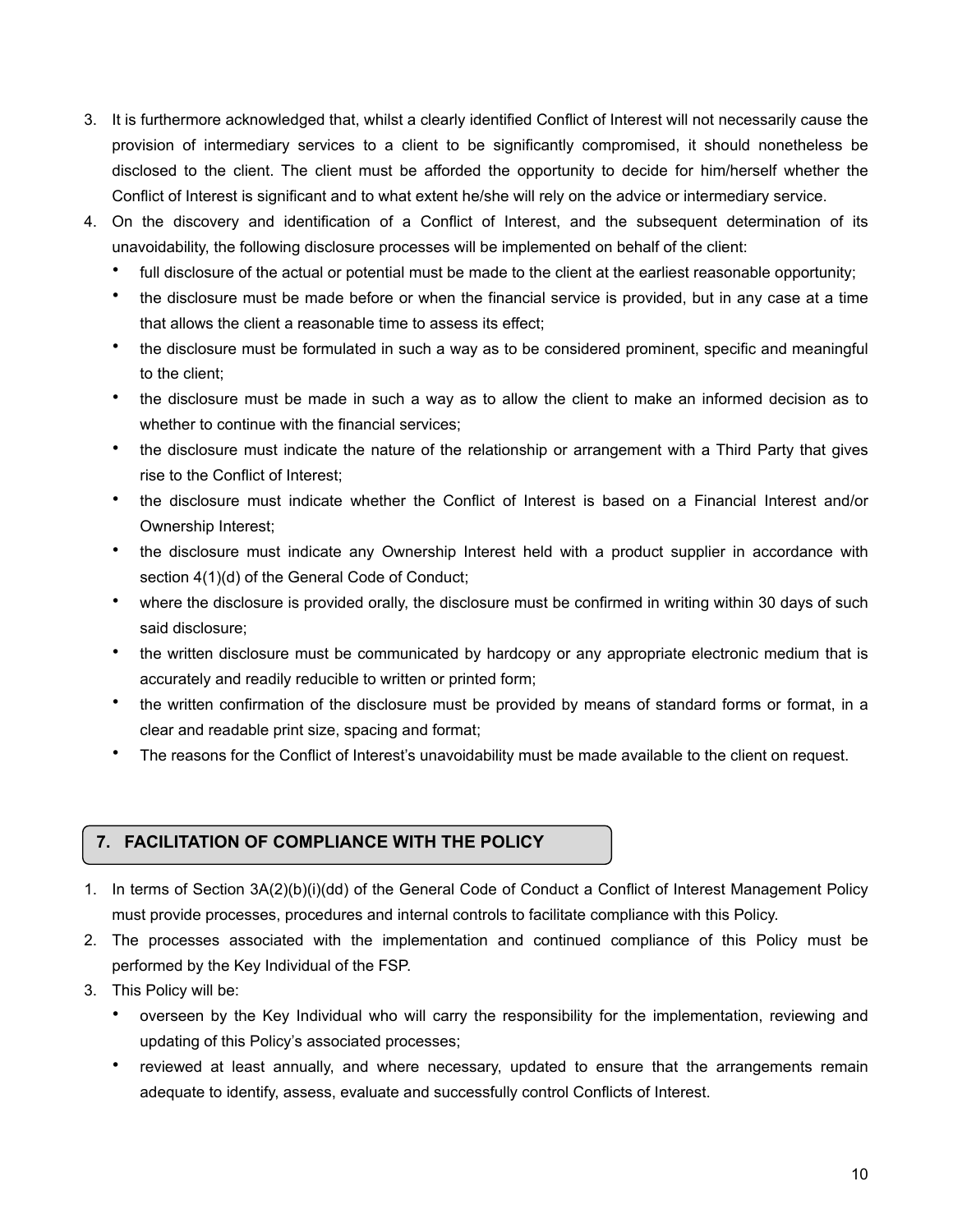## **8. CONSEQUENCES OF NON-COMPLIANCE**

- 1. In terms of Section 3A(2)(b)(i)(ee) of the General Code of Conduct a Conflict of Interest Management Policy must provide for the consequences of non-compliance with this Policy by the FSP's employees and representatives.
- 2. If there is reason to believe that an employee or Director has failed to disclose actual or possible Conflicts of Interest, the Key Individual shall afford that person the opportunity to explain the alleged failure to disclose.
- 3. If after hearing the response of the employee and making such further enquiries as may be warranted in the circumstances, and where the Key Individual determines that the employee has in fact failed to disclose an actual or possible Conflict of Interest, it shall take appropriate disciplinary and corrective action.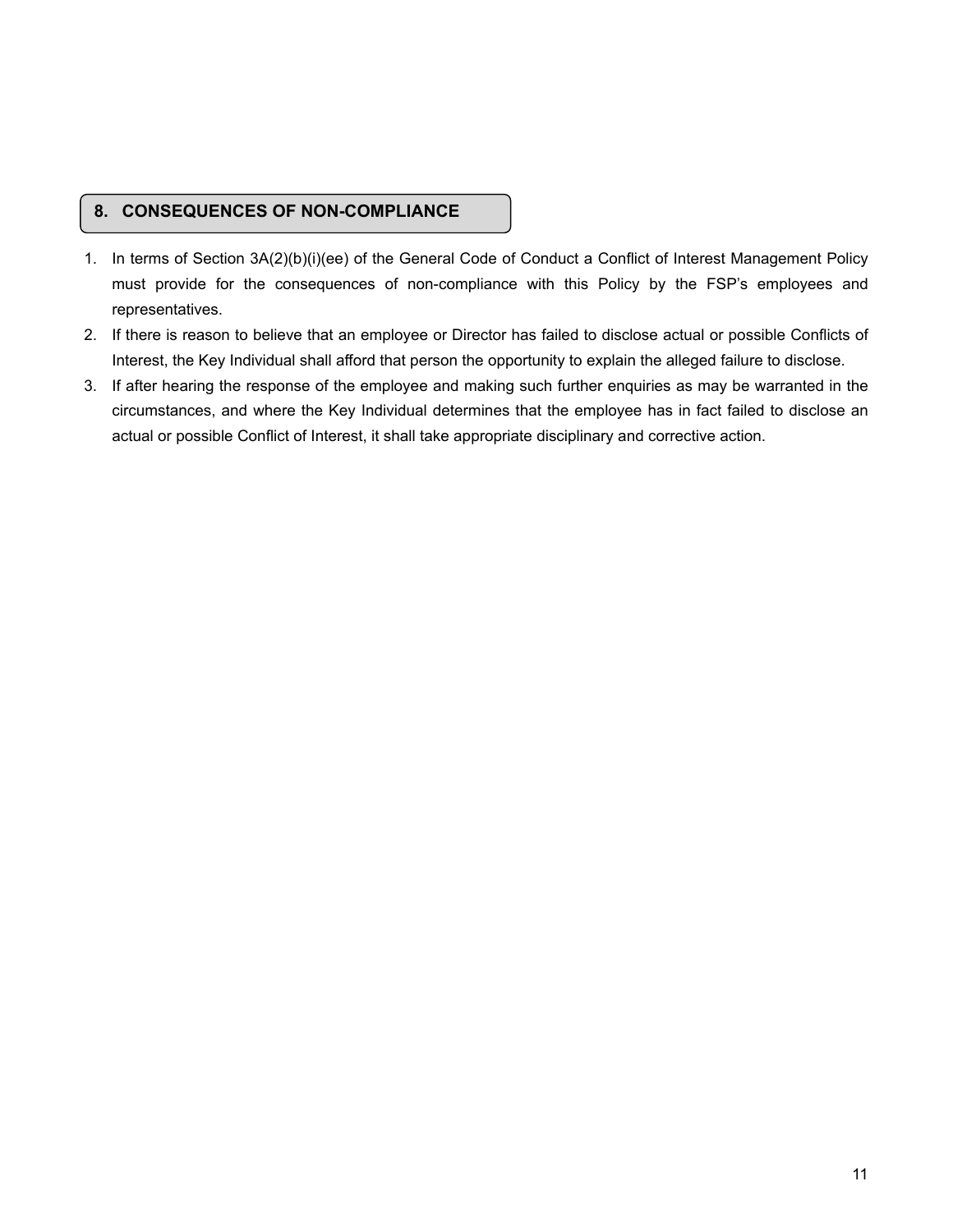#### **FINANCIAL INTERESTS:**

In terms of Section 3A(2)(b)(ii) of the General Code of Conduct, a Conflict-of-Interest Management Policy must specify the type of and the basis on which a representative will qualify for a Financial Interest that the provider will offer a representative and motivate how that Financial Interest complies with section 3A(1)(b).

#### **The FSP's representatives qualify for the following types of Financial Interests**

*Fees or remuneration* for the rendering of a service to a Third Party, which fees or remuneration are reasonably commensurate to the service being rendered

*An immaterial Financial Interest* (i.e. a Financial Interest with a determinable monetary value, the aggregate of which does not exceed R1000 in any calendar year from the same Third Party in that calendar year received by – a provider who is a sole proprietor, or a representative for that representative's direct benefit, or a provider who for its benefit or that of some or all of its representatives, aggregates the immaterial Financial Interest paid to its representatives.)

*A Financial Interest not referred to above*, for which a consideration, fair value or remuneration that is reasonably commensurate to the value of the Financial Interest, is paid by that provider or representative at the time of receipt thereof.

| <b>Name</b>                | <b>Type of Financial Interest</b> | <b>Amount</b> | <b>Basis for the Financial Interest</b> |
|----------------------------|-----------------------------------|---------------|-----------------------------------------|
|                            |                                   |               |                                         |
|                            |                                   |               |                                         |
|                            |                                   |               |                                         |
| <b>LIST OF ASSOCIATES:</b> |                                   |               | <b>ANNEXURE B</b>                       |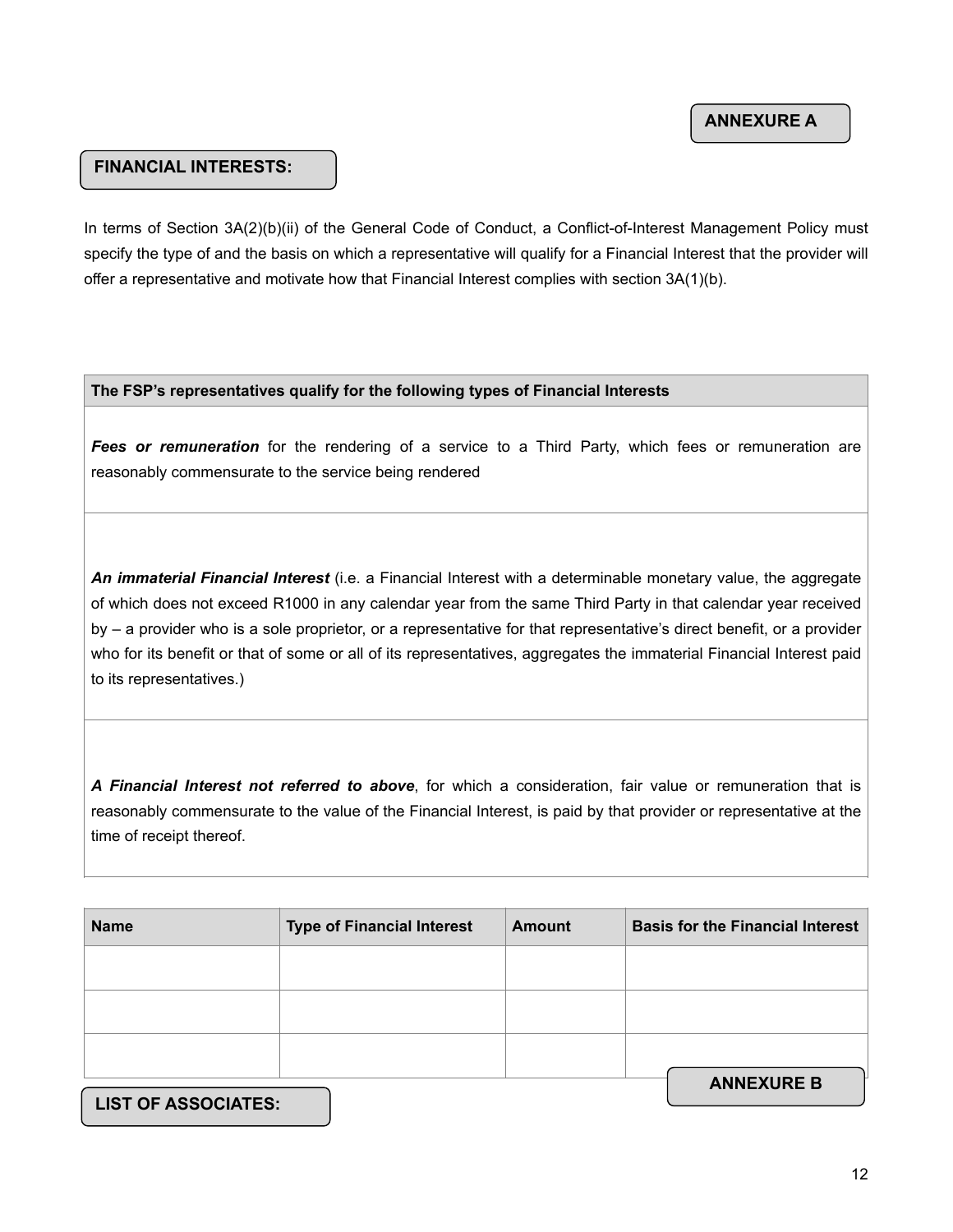Below is a list of all the FSP's Associates in terms of Section 3A(2)(b)(iii) of the General Code of Conduct, a Conflict-of-Interest Management Policy must include a list of all the FSP's Associates.

| <b>Associate's Name</b> | <b>Type of Relationship</b> |
|-------------------------|-----------------------------|
|                         |                             |
|                         |                             |
|                         |                             |
|                         |                             |
|                         |                             |
|                         |                             |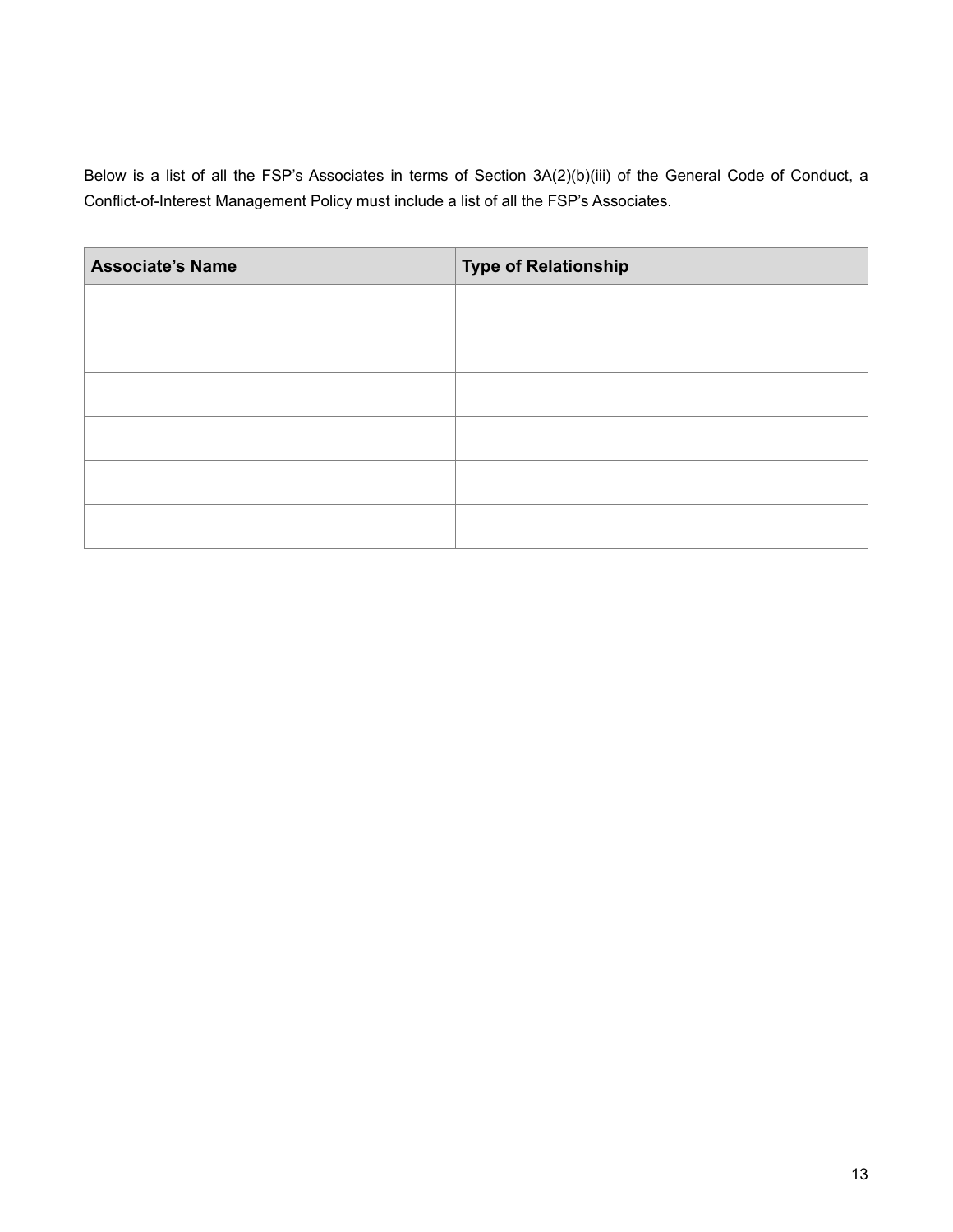# **OWNERSHIP INTERESTS (FSP):**

In terms of Section 3A(2)(b)(v) of the General Code of Conduct, a Conflict-of-Interest Management Policy must include the names of any Third Parties in which the provider holds an Ownership Interest.

| Name of Third Party in which the<br>FSP holds an Ownership Interest: | <b>Nature and extent</b><br>of Ownership Interest: |
|----------------------------------------------------------------------|----------------------------------------------------|
|                                                                      |                                                    |
|                                                                      |                                                    |
|                                                                      |                                                    |
|                                                                      |                                                    |
|                                                                      |                                                    |
|                                                                      |                                                    |
|                                                                      |                                                    |